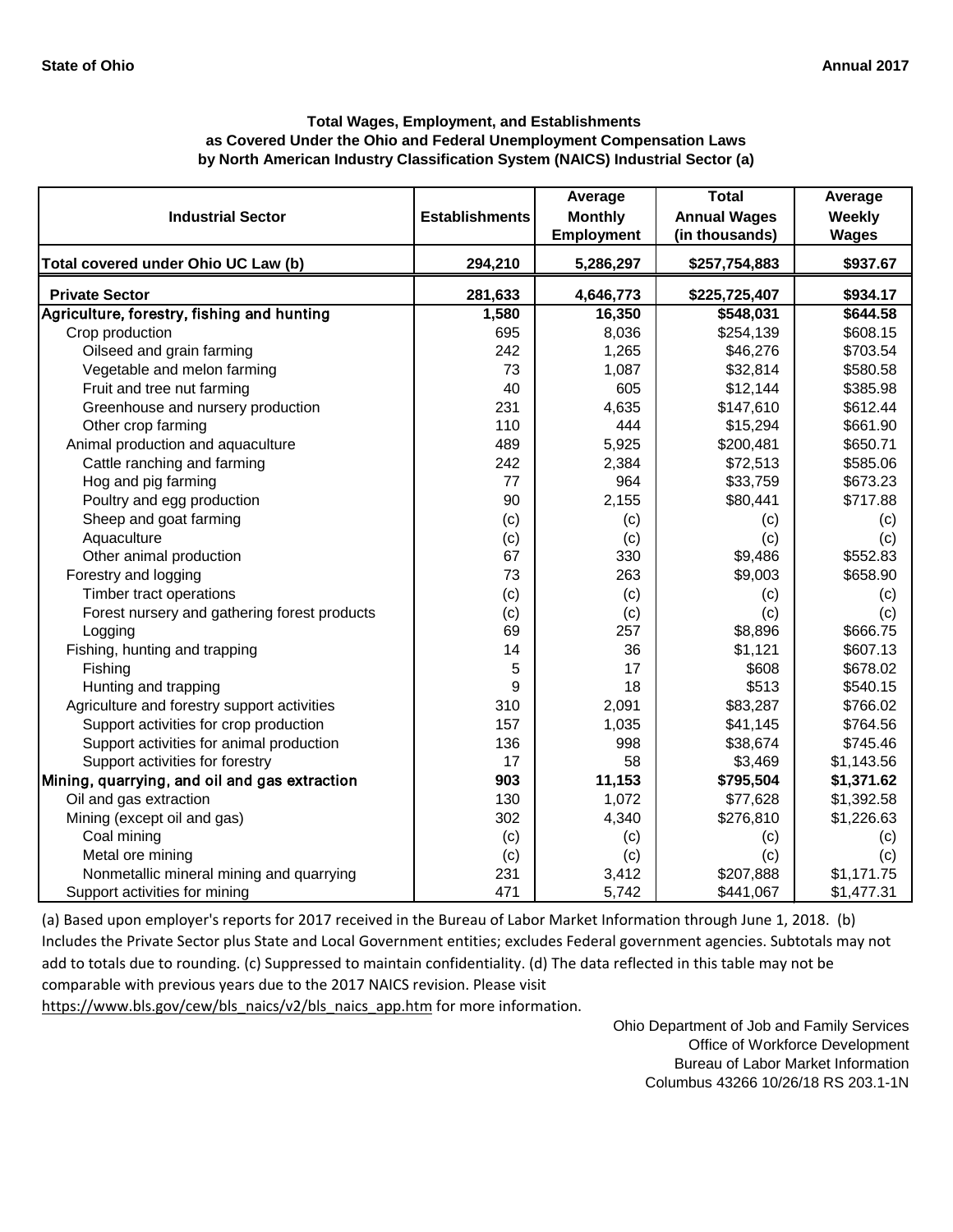|                                               |                       | Average           | <b>Total</b>        | Average      |
|-----------------------------------------------|-----------------------|-------------------|---------------------|--------------|
| <b>Industrial Sector</b>                      | <b>Establishments</b> | <b>Monthly</b>    | <b>Annual Wages</b> | Weekly       |
|                                               |                       | <b>Employment</b> | (in thousands)      | <b>Wages</b> |
| <b>Utilities</b>                              | 585                   | 19,115            | \$1,852,380         | \$1,863.60   |
| <b>Utilities</b>                              | 585                   | 19,115            | \$1,852,380         | \$1,863.60   |
| Power generation and supply                   | 323                   | 12,409            | \$1,270,683         | \$1,969.17   |
| Natural gas distribution                      | 149                   | 5,509             | \$511,646           | \$1,786.10   |
| Water, sewage and other systems               | 113                   | 1,197             | \$70,051            | \$1,125.67   |
| <b>Construction</b>                           | 23,022                | 217,025           | \$13,201,791        | \$1,169.83   |
| Construction of buildings                     | 6,300                 | 45,845            | \$2,775,505         | \$1,164.25   |
| Residential building construction             | 4,590                 | 19,589            | \$968,017           | \$950.29     |
| Nonresidential building construction          | 1,711                 | 26,256            | \$1,807,487         | \$1,323.88   |
| Heavy and civil engineering construction      | 1,527                 | 33,624            | \$2,914,143         | \$1,666.71   |
| Utility system construction                   | 782                   | 20,731            | \$1,884,993         | \$1,748.56   |
| Land subdivision                              | 112                   | 543               | \$42,042            | \$1,489.17   |
| Highway, street, and bridge construction      | 430                   | 10,448            | \$845,858           | \$1,556.92   |
| Other heavy construction                      | 202                   | 1,902             | \$141,250           | \$1,428.40   |
| Specialty trade contractors                   | 15,196                | 137,556           | \$7,512,143         | \$1,050.21   |
| Building foundation and exterior contractors  | 3,385                 | 27,118            | \$1,360,243         | \$964.62     |
| Building equipment contractors                | 5,884                 | 69,238            | \$4,039,309         | \$1,121.92   |
| Building finishing contractors                | 3,219                 | 20,581            | \$988,126           | \$923.31     |
| Other specialty trade contractors             | 2,708                 | 20,620            | \$1,124,466         | \$1,048.73   |
| Manufacturing                                 | 15,430                | 685,942           | \$41,158,070        | \$1,153.88   |
| Food manufacturing                            | 1,040                 | 60,766            | \$3,111,834         | \$984.81     |
| Animal food manufacturing                     | 80                    | 2,827             | \$168,611           | \$1,147.08   |
| Grain and oilseed milling                     | (c)                   | (c)               | (c)                 | (c)          |
| Sugar and confectionery product manufacturing | 89                    | 2,551             | \$84,501            | \$636.94     |
| Fruit and vegetable preserving and specialty  | 75                    | 11,599            | \$686,384           | \$1,138.04   |
| Dairy product manufacturing                   | 66                    | 7,317             | \$557,054           | \$1,464.17   |
| Animal slaughtering and processing            | 141                   | 11,637            | \$487,639           | \$805.87     |
| Seafood product preparation and packaging     | (c)                   | (c)               | (c)                 | (c)          |
| Bakeries and tortilla manufacturing           | 425                   | 12,323            | \$490,011           | \$764.67     |
| Other food manufacturing                      | 124                   | 10,303            | \$485,213           | \$905.65     |
| Beverage and tobacco product manufacturing    | 254                   | 9,147             | \$453,097           | \$952.58     |
| Beverage manufacturing                        | 254                   | 9,147             | \$453,097           | \$952.58     |
| Tobacco manufacturing                         | $\mathbf 0$           | 0                 | \$0                 | \$0.00       |
| <b>Textile mills</b>                          | 55                    | 1,802             | \$108,998           | \$1,163.42   |
| Fiber, yarn, and thread mills                 | (c)                   | (c)               | (c)                 | (c)          |
| Fabric mills                                  | 29                    | 946               | \$46,153            | \$937.81     |
| Textile and fabric finishing mills            | (c)                   | (c)               | (c)                 | (c)          |

[\(a\) Based upon employer's reports for 2017 received in t](https://www.bls.gov/cew/bls_naics/v2/bls_naics_app.htm)he Bureau of Labor Market Information through June 1, 2018. (b) [Includes the Private Sector plus State and Local Governm](https://www.bls.gov/cew/bls_naics/v2/bls_naics_app.htm)ent entities; excludes Federal government agencies. Subtotals may [not add to totals due to rounding. \(c\) Suppressed to main](https://www.bls.gov/cew/bls_naics/v2/bls_naics_app.htm)tain confidentiality. (d) The data reflected in this table may not be [comparable with previous years due to the 2017 NAICS](https://www.bls.gov/cew/bls_naics/v2/bls_naics_app.htm) revision. Please visit

[https://www.bls.gov/cew/bls\\_naics/v2/bls\\_naics\\_app.htm](https://www.bls.gov/cew/bls_naics/v2/bls_naics_app.htm) for more information.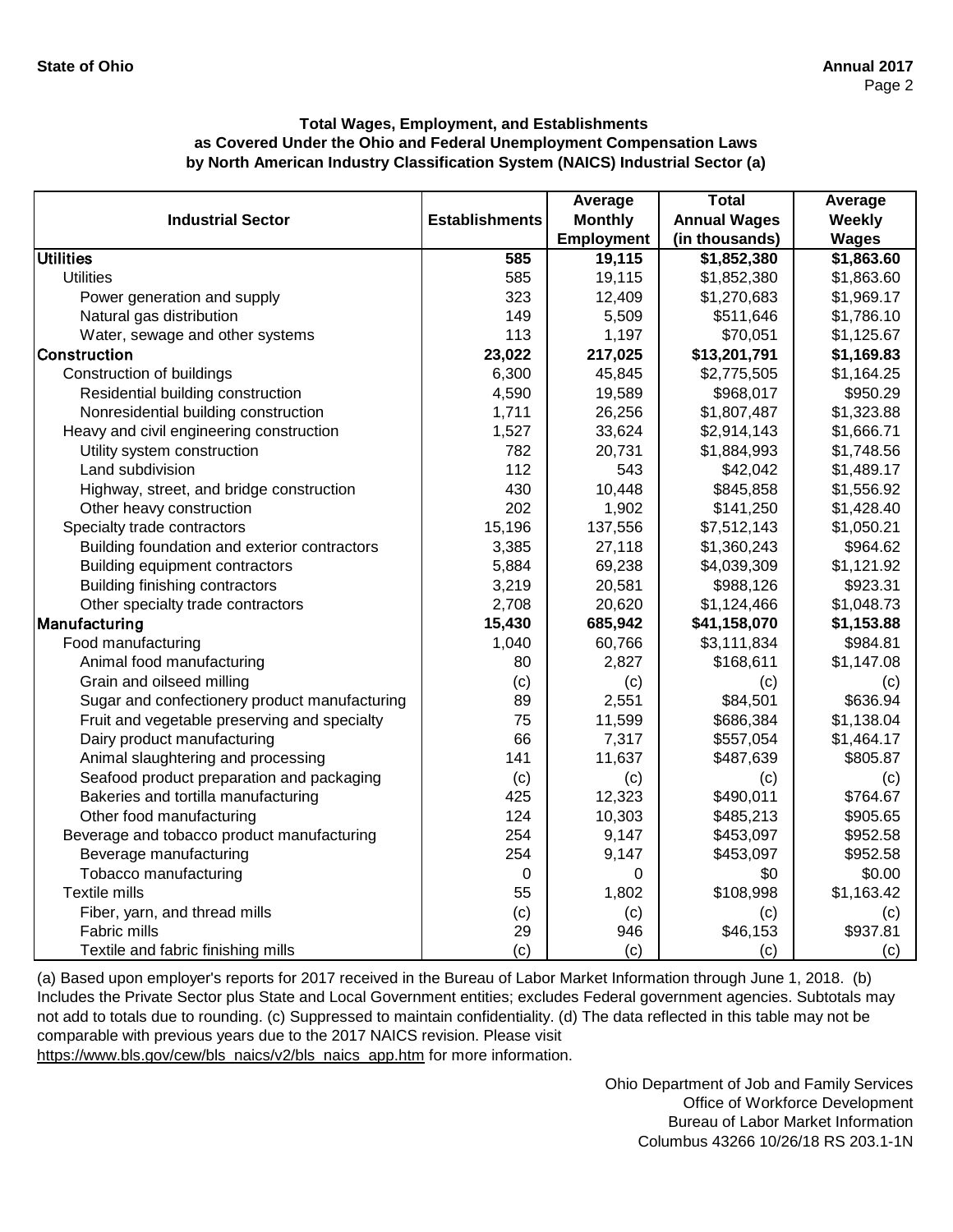|                                             |                       | Average           | <b>Total</b>        | Average       |
|---------------------------------------------|-----------------------|-------------------|---------------------|---------------|
| <b>Industrial Sector</b>                    | <b>Establishments</b> | <b>Monthly</b>    | <b>Annual Wages</b> | <b>Weekly</b> |
|                                             |                       | <b>Employment</b> | (in thousands)      | <b>Wages</b>  |
| Textile product mills                       | 211                   | 2,460             | \$94,813            | \$741.21      |
| Textile furnishings mills                   | 33                    | 748               | \$31,172            | \$801.42      |
| Other textile product mills                 | 178                   | 1,712             | \$63,641            | \$714.90      |
| Apparel manufacturing                       | 79                    | 1,658             | \$60,136            | \$697.44      |
| Apparel knitting mills                      | (c)                   | (c)               | (c)                 | (c)           |
| Cut and sew apparel manufacturing           | 68                    | 1,582             | \$57,467            | \$698.38      |
| Accessories and other apparel manufacturing | (c)                   | (c)               | (c)                 | (c)           |
| Leather and allied product manufacturing    | 38                    | 950               | \$36,828            | \$745.71      |
| Leather and hide tanning and finishing      | (c)                   | (c)               | (c)                 | (c)           |
| Footwear manufacturing                      | (c)                   | (c)               | (c)                 | (c)           |
| Other leather product manufacturing         | 29                    | 848               | \$32,492            | \$736.48      |
| Wood product manufacturing                  | 608                   | 13,008            | \$532,361           | \$787.06      |
| Sawmills and wood preservation              | 108                   | 1,713             | \$65,330            | \$733.29      |
| Plywood and engineered wood product mfg.    | 58                    | 1,822             | \$74,639            | \$787.75      |
| Other wood product manufacturing            | 442                   | 9,472             | \$392,392           | \$796.63      |
| Paper manufacturing                         | 330                   | 19,983            | \$1,200,539         | \$1,155.35    |
| Pulp, paper, and paperboard mills           | 24                    | 2,181             | \$169,947           | \$1,498.54    |
| Converted paper product manufacturing       | 306                   | 17,802            | \$1,030,593         | \$1,113.31    |
| Printing and related support activities     | 1,193                 | 21,548            | \$975,058           | \$870.21      |
| Petroleum and coal products manufacturing   | 113                   | 4,672             | \$470,146           | \$1,935.31    |
| Chemical manufacturing                      | 793                   | 44,412            | \$3,773,062         | \$1,633.79    |
| Basic chemical manufacturing                | 187                   | 9,372             | \$797,414           | \$1,636.23    |
| Resin, rubber, and artificial fibers mfg.   | 120                   | 5,351             | \$443,615           | \$1,594.25    |
| Agricultural chemical manufacturing         | 27                    | 1,678             | \$199,339           | \$2,284.77    |
| Pharmaceutical and medicine manufacturing   | 61                    | 5,251             | \$407,565           | \$1,492.54    |
| Paint, coating, and adhesive manufacturing  | 132                   | 8,092             | \$599,903           | \$1,425.67    |
| Soap, cleaning compound, and toiletry mfg.  | 112                   | 9,383             | \$956,683           | \$1,960.83    |
| Other chemical product and preparation mfg. | 154                   | 5,284             | \$368,544           | \$1,341.21    |
| Plastics and rubber products manufacturing  | 871                   | 57,355            | \$2,862,066         | \$959.63      |
| Plastics product manufacturing              | 672                   | 44,142            | \$2,109,652         | \$919.08      |
| Rubber product manufacturing                | 199                   | 13,212            | \$752,414           | \$1,095.15    |
| Nonmetallic mineral product manufacturing   | 673                   | 27,157            | \$1,590,256         | \$1,126.12    |
| Clay product and refractory manufacturing   | 95                    | 4,640             | \$227,918           | \$944.56      |
| Glass and glass product manufacturing       | 86                    | 8,493             | \$470,567           | \$1,065.54    |
| Cement and concrete product manufacturing   | 300                   | 5,818             | \$305,316           | \$1,009.21    |

[\(a\) Based upon employer's reports for 2017 received in t](https://www.bls.gov/cew/bls_naics/v2/bls_naics_app.htm)he Bureau of Labor Market Information through June 1, 2018. (b) [Includes the Private Sector plus State and Local Governm](https://www.bls.gov/cew/bls_naics/v2/bls_naics_app.htm)ent entities; excludes Federal government agencies. Subtotals may [not add to totals due to rounding. \(c\) Suppressed to main](https://www.bls.gov/cew/bls_naics/v2/bls_naics_app.htm)tain confidentiality. (d) The data reflected in this table may not be [comparable with previous years due to the 2017 NAICS](https://www.bls.gov/cew/bls_naics/v2/bls_naics_app.htm) revision. Please visit

[https://www.bls.gov/cew/bls\\_naics/v2/bls\\_naics\\_app.htm](https://www.bls.gov/cew/bls_naics/v2/bls_naics_app.htm) for more information.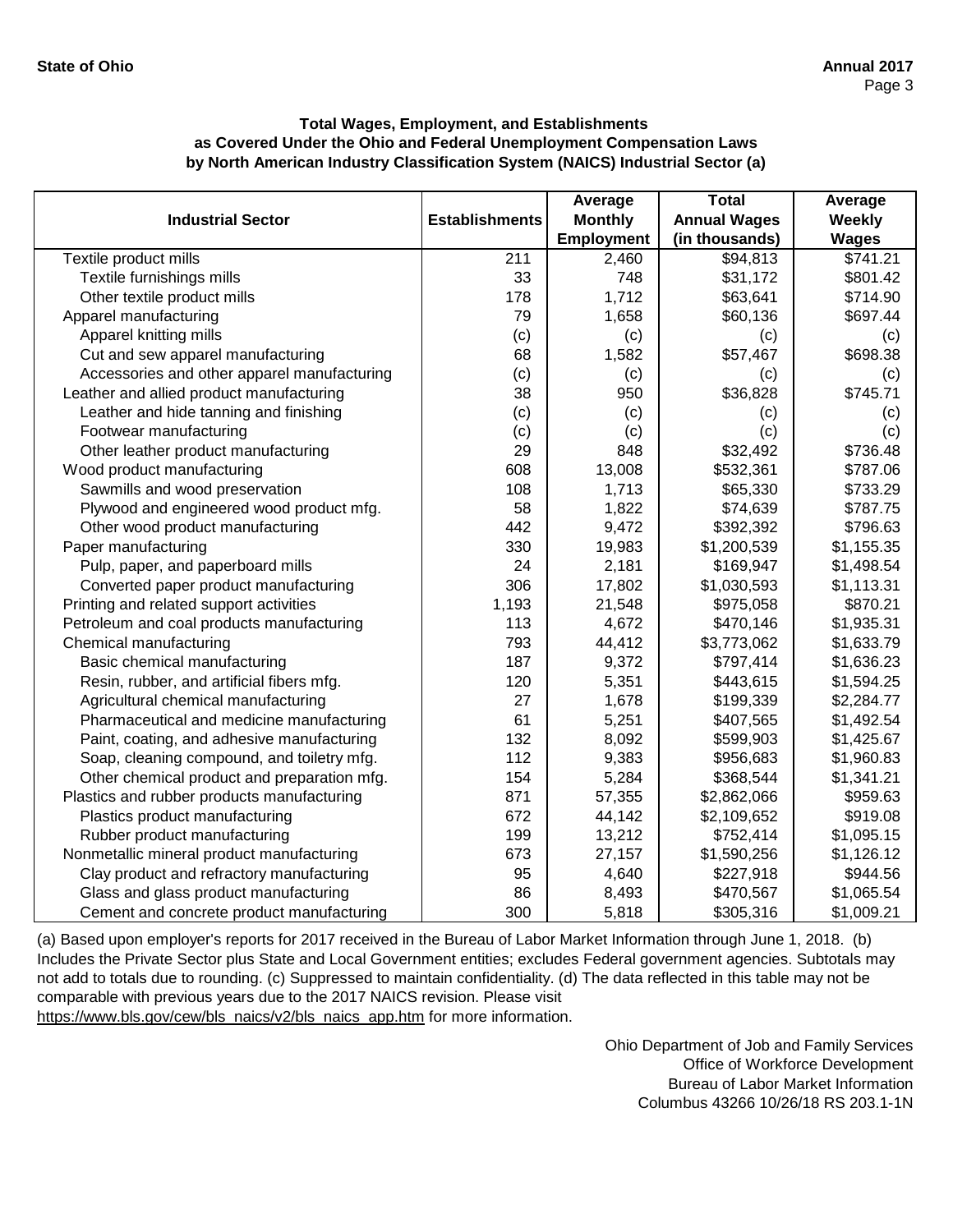|                                               |                       | Average           | <b>Total</b>        | Average       |
|-----------------------------------------------|-----------------------|-------------------|---------------------|---------------|
| <b>Industrial Sector</b>                      | <b>Establishments</b> | <b>Monthly</b>    | <b>Annual Wages</b> | <b>Weekly</b> |
|                                               |                       | <b>Employment</b> | (in thousands)      | <b>Wages</b>  |
| Lime and gypsum product manufacturing         | $\overline{17}$       | 622               | \$41,402            | \$1,280.23    |
| Other nonmetallic mineral products            | 175                   | 7,584             | \$545,052           | \$1,382.12    |
| Primary metal manufacturing                   | 457                   | 35,895            | \$2,432,683         | \$1,303.31    |
| Iron and steel mills and ferroalloy mfg.      | 62                    | 7,707             | \$643,798           | \$1,606.37    |
| Steel product mfg. from purchased steel       | 104                   | 8,090             | \$557,080           | \$1,324.23    |
| Alumina and aluminum production               | 48                    | 3,619             | \$185,890           | \$987.88      |
| Other nonferrous metal production             | 51                    | 4,985             | \$376,824           | \$1,453.73    |
| Foundries                                     | 192                   | 11,494            | \$669,092           | \$1,119.44    |
| Fabricated metal product manufacturing        | 3,571                 | 98,734            | \$5,457,969         | \$1,063.08    |
| Forging and stamping                          | 221                   | 9,995             | \$576,116           | \$1,108.46    |
| Cutlery and handtool manufacturing            | 83                    | 3,561             | \$194,519           | \$1,050.38    |
| Architectural and structural metals mfg.      | 670                   | 17,319            | \$880,764           | \$977.96      |
| Boiler, tank, and shipping container mfg.     | 113                   | 7,731             | \$523,412           | \$1,302.04    |
| Hardware manufacturing                        | 28                    | 1,118             | \$56,209            | \$967.29      |
| Spring and wire product manufacturing         | 79                    | 2,659             | \$133,431           | \$965.17      |
| Machine shops and threaded product mfg.       | 1,550                 | 25,011            | \$1,302,381         | \$1,001.38    |
| Coating, engraving, and heat treating metals  | 482                   | 12,801            | \$612,772           | \$920.54      |
| Other fabricated metal product manufacturing  | 345                   | 18,539            | \$1,178,366         | \$1,222.33    |
| Machinery manufacturing                       | 1,854                 | 77,771            | \$4,904,795         | \$1,212.83    |
| Ag., construction, and mining machinery mfg.  | 113                   | 6,396             | \$350,516           | \$1,053.94    |
| Industrial machinery manufacturing            | 239                   | 9,946             | \$625,188           | \$1,208.81    |
| Commercial and service industry machinery     | 108                   | 3,727             | \$212,444           | \$1,096.31    |
| HVAC and commercial refrigeration equipment   | 82                    | 6,808             | \$436,306           | \$1,232.42    |
| Metalworking machinery manufacturing          | 835                   | 22,499            | \$1,343,552         | \$1,148.38    |
| Turbine and power transmission equipment mfg. | 78                    | 3,923             | \$270,036           | \$1,323.87    |
| Other general purpose machinery manufacturing | 400                   | 24,472            | \$1,666,754         | \$1,309.75    |
| Computer and electronic product manufacturing | 526                   | 20,321            | \$1,371,394         | \$1,297.85    |
| Computer and peripheral equipment mfg.        | 26                    | 1,199             | \$79,149            | \$1,269.29    |
| Communications equipment manufacturing        | 40                    | 1,739             | \$128,473           | \$1,420.65    |
| Audio and video equipment manufacturing       | 9                     | 144               | \$7,500             | \$1,002.81    |
| Semiconductor and electronic component mfg.   | 136                   | 6,156             | \$354,221           | \$1,106.56    |
| Electronic instrument manufacturing           | 304                   | 10,789            | \$779,198           | \$1,388.90    |
| Magnetic media manufacturing and reproducing  | 11                    | 294               | \$22,852            | \$1,496.48    |
| Electrical equipment and appliance mfg.       | 335                   | 26,877            | \$1,619,029         | \$1,158.42    |
| Electric lighting equipment manufacturing     | (c)                   | (c)               | (c)                 | (c)           |

[\(a\) Based upon employer's reports for 2017 received in t](https://www.bls.gov/cew/bls_naics/v2/bls_naics_app.htm)he Bureau of Labor Market Information through June 1, 2018. (b) [Includes the Private Sector plus State and Local Governm](https://www.bls.gov/cew/bls_naics/v2/bls_naics_app.htm)ent entities; excludes Federal government agencies. Subtotals may [not add to totals due to rounding. \(c\) Suppressed to main](https://www.bls.gov/cew/bls_naics/v2/bls_naics_app.htm)tain confidentiality. (d) The data reflected in this table may not be [comparable with previous years due to the 2017 NAICS](https://www.bls.gov/cew/bls_naics/v2/bls_naics_app.htm) revision. Please visit

[https://www.bls.gov/cew/bls\\_naics/v2/bls\\_naics\\_app.htm](https://www.bls.gov/cew/bls_naics/v2/bls_naics_app.htm) for more information.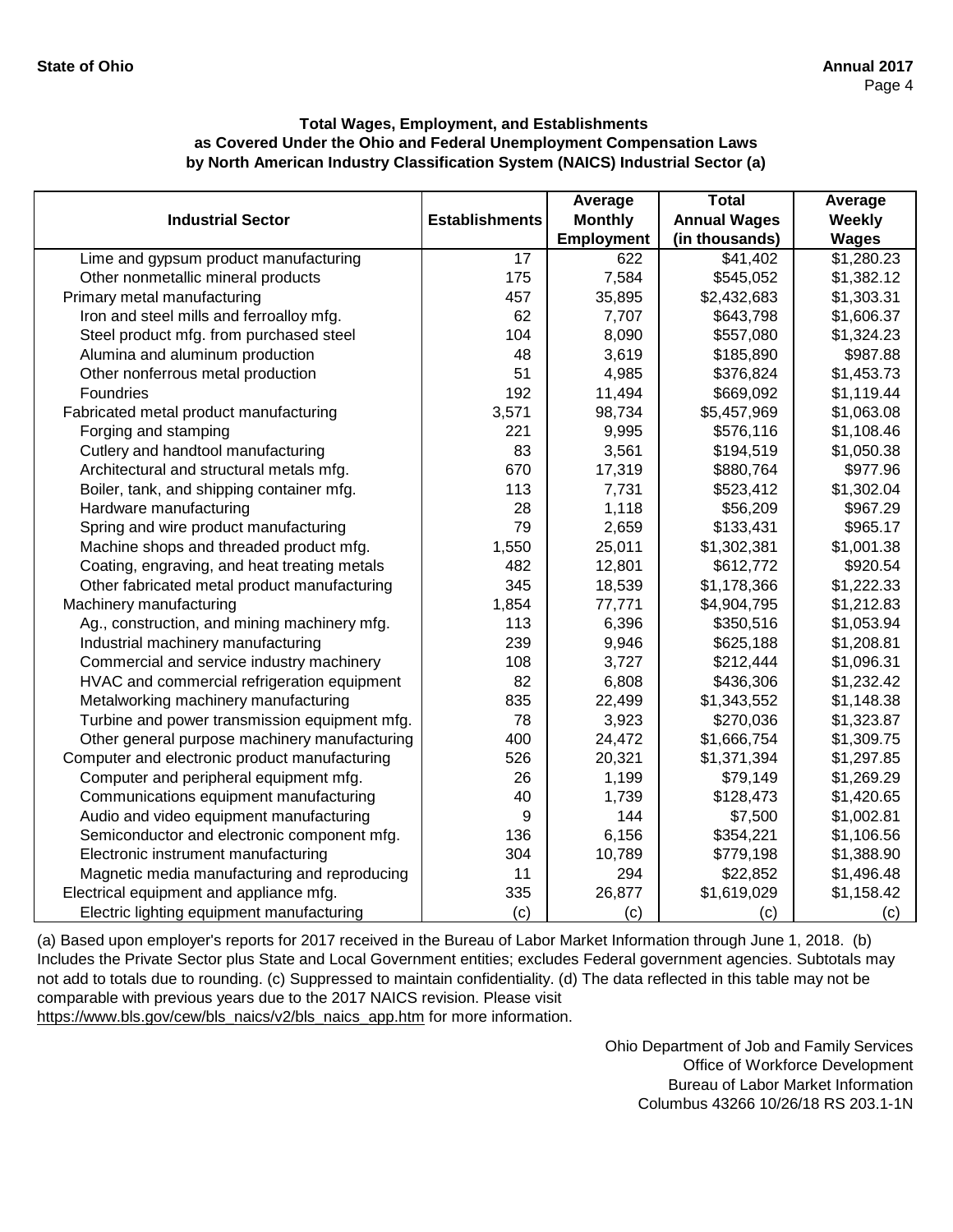|                                               |                       | Average        | <b>Total</b>        | Average      |
|-----------------------------------------------|-----------------------|----------------|---------------------|--------------|
| <b>Industrial Sector</b>                      | <b>Establishments</b> | <b>Monthly</b> | <b>Annual Wages</b> | Weekly       |
|                                               |                       | Employment     | (in thousands)      | <b>Wages</b> |
| Household appliance manufacturing             | (c)                   | (c)            | (c)                 | (c)          |
| Electrical equipment manufacturing            | 159                   | 7,587          | \$554,830           | \$1,406.40   |
| Other electrical equipment and component mfg. | 119                   | 6,622          | \$391,252           | \$1,136.19   |
| Transportation equipment manufacturing        | 782                   | 124,299        | \$8,352,971         | \$1,292.33   |
| Motor vehicle manufacturing                   | 27                    | 19,307         | \$1,473,502         | \$1,467.71   |
| Motor vehicle body and trailer manufacturing  | 96                    | 8,748          | \$426,996           | \$938.69     |
| Motor vehicle parts manufacturing             | 473                   | 75,459         | \$4,395,606         | \$1,120.23   |
| Aerospace product and parts manufacturing     | 134                   | 19,332         | \$1,967,608         | \$1,957.27   |
| Railroad rolling stock manufacturing          | 9                     | 201            | \$8,755             | \$838.67     |
| Ship and boat building                        | 14                    | 267            | \$12,453            | \$897.23     |
| Other transportation equipment manufacturing  | 28                    | 985            | \$68,050            | \$1,328.02   |
| Furniture and related product manufacturing   | 718                   | 16,077         | \$720,973           | \$862.38     |
| Household and institutional furniture mfg.    | 521                   | 11,755         | \$513,956           | \$840.85     |
| Office furniture and fixtures manufacturing   | 176                   | 3,501          | \$168,777           | \$927.02     |
| Other furniture related product manufacturing | 22                    | 821            | \$38,240            | \$895.27     |
| Miscellaneous manufacturing                   | 933                   | 21,053         | \$1,029,060         | \$939.98     |
| Medical equipment and supplies manufacturing  | 332                   | 8,663          | \$468,338           | \$1,039.67   |
| Other miscellaneous manufacturing             | 601                   | 12,390         | \$560,722           | \$870.29     |
| Wholesale trade                               | 24,203                | 236,021        | \$16,304,332        | \$1,328.46   |
| Merchant wholesalers, durable goods           | 10,252                | 128,307        | \$8,476,717         | \$1,270.50   |
| Motor vehicle and parts merchant wholesalers  | 837                   | 14,437         | \$755,424           | \$1,006.25   |
| Furniture and furnishing merchant wholesalers | 279                   | 3,407          | \$200,768           | \$1,133.37   |
| Lumber and const. supply merchant wholesalers | 666                   | 7,099          | \$397,582           | \$1,077.06   |
| Commercial equip. merchant wholesalers        | 1,985                 | 25,445         | \$2,195,068         | \$1,658.96   |
| Metal and mineral merchant wholesalers        | 590                   | 10,049         | \$648,187           | \$1,240.40   |
| Appliance and electric goods merchant whls.   | 1,026                 | 11,723         | \$833,916           | \$1,367.96   |
| Hardware and plumbing merchant wholesalers    | 845                   | 11,353         | \$699,149           | \$1,184.31   |
| Machinery and supply merchant wholesalers     | 2,921                 | 32,344         | \$2,142,624         | \$1,273.96   |
| Misc. durable goods merchant wholesalers      | 1,103                 | 12,451         | \$603,999           | \$932.90     |
| Merchant wholesalers, nondurable goods        | 4,396                 | 68,623         | \$4,321,963         | \$1,211.17   |
| Paper and paper product merchant wholesalers  | 360                   | 5,274          | \$353,424           | \$1,288.63   |
| Druggists' goods merchant wholesalers         | 438                   | 7,080          | \$589,368           | \$1,600.88   |
| Apparel and piece goods merchant wholesalers  | 201                   | 1,866          | \$107,079           | \$1,103.73   |
| Grocery and Related Product Wholesalers       | 1,091                 | 25,149         | \$1,431,274         | \$1,094.48   |
| Farm product raw material merch. whls.        | 235                   | 2,502          | \$109,618           | \$842.54     |

[\(a\) Based upon employer's reports for 2017 received in t](https://www.bls.gov/cew/bls_naics/v2/bls_naics_app.htm)he Bureau of Labor Market Information through June 1, 2018. (b) [Includes the Private Sector plus State and Local Governm](https://www.bls.gov/cew/bls_naics/v2/bls_naics_app.htm)ent entities; excludes Federal government agencies. Subtotals may [not add to totals due to rounding. \(c\) Suppressed to main](https://www.bls.gov/cew/bls_naics/v2/bls_naics_app.htm)tain confidentiality. (d) The data reflected in this table may not be [comparable with previous years due to the 2017 NAICS](https://www.bls.gov/cew/bls_naics/v2/bls_naics_app.htm) revision. Please visit

[https://www.bls.gov/cew/bls\\_naics/v2/bls\\_naics\\_app.htm](https://www.bls.gov/cew/bls_naics/v2/bls_naics_app.htm) for more information.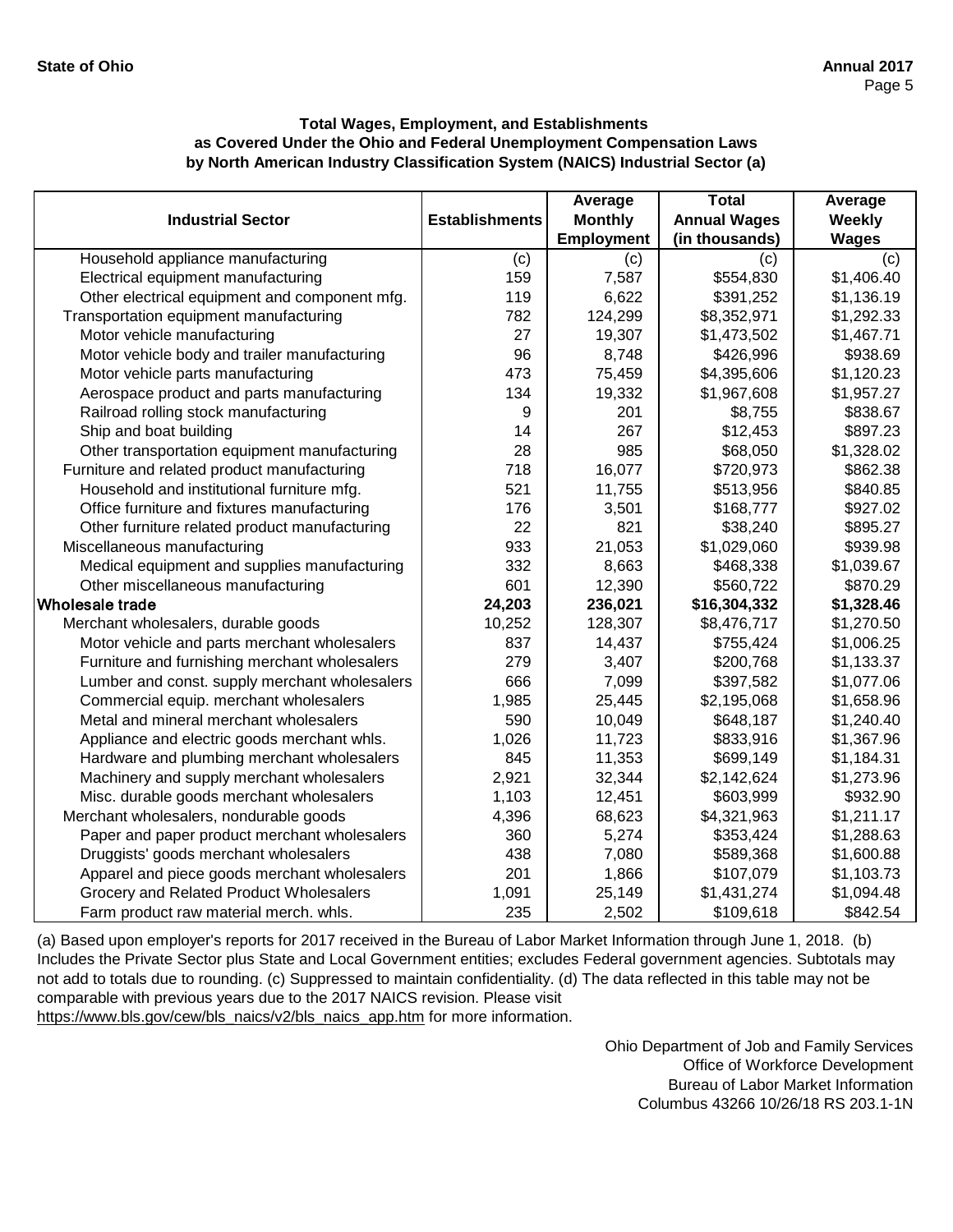|                                               |                       | Average           | <b>Total</b>        | Average       |
|-----------------------------------------------|-----------------------|-------------------|---------------------|---------------|
| <b>Industrial Sector</b>                      | <b>Establishments</b> | <b>Monthly</b>    | <b>Annual Wages</b> | <b>Weekly</b> |
|                                               |                       | <b>Employment</b> | (in thousands)      | <b>Wages</b>  |
| Chemical merchant wholesalers                 | 708                   | 8,415             | \$726,618           | \$1,660.63    |
| Petroleum merchant wholesalers                | 275                   | 2,920             | \$178,101           | \$1,172.83    |
| Alcoholic beverage merchant wholesalers       | 189                   | 5,925             | \$317,208           | \$1,029.52    |
| Misc. nondurable goods merchant wholesalers   | 899                   | 9,493             | \$509,274           | \$1,031.67    |
| Electronic markets and agents and brokers     | 9,555                 | 39,090            | \$3,505,652         | \$1,724.65    |
| <b>Retail trade</b>                           | 35,493                | 576,420           | \$16,052,174        | \$535.54      |
| Motor vehicle and parts dealers               | 4,610                 | 78,625            | \$3,521,880         | \$861.40      |
| Automobile dealers                            | 1,811                 | 49,609            | \$2,538,401         | \$984.00      |
| Other motor vehicle dealers                   | 400                   | 4,616             | \$193,238           | \$805.02      |
| Auto parts, accessories, and tire stores      | 2,400                 | 24,400            | \$790,241           | \$622.83      |
| Furniture and home furnishings stores         | 1,384                 | 13,877            | \$469,290           | \$650.37      |
| Furniture stores                              | 629                   | 7,587             | \$283,386           | \$718.31      |
| Home furnishings stores                       | 755                   | 6,290             | \$185,905           | \$568.40      |
| Electronics and appliance stores              | 1,601                 | 15,646            | \$636,361           | \$782.19      |
| Building material and garden supply stores    | 2,688                 | 50,396            | \$1,570,454         | \$599.29      |
| Building material and supplies dealers        | 1,919                 | 43,322            | \$1,360,900         | \$604.12      |
| Lawn and garden equipment and supplies stores | 769                   | 7,074             | \$209,554           | \$569.69      |
| Food and beverage stores                      | 4,946                 | 103,767           | \$2,258,149         | \$418.50      |
| Grocery stores                                | 3,328                 | 92,725            | \$2,043,795         | \$423.88      |
| Specialty food stores                         | 740                   | 6,825             | \$145,511           | \$409.98      |
| Beer, wine, and liquor stores                 | 879                   | 4,217             | \$68,842            | \$313.94      |
| Health and personal care stores               | 3,549                 | 37,132            | \$1,242,743         | \$643.62      |
| Gasoline stations                             | 3,707                 | 36,727            | \$759,934           | \$397.92      |
| Clothing and clothing accessories stores      | 3,735                 | 39,534            | \$746,519           | \$363.13      |
| Clothing stores                               | 2,380                 | 28,614            | \$476,207           | \$320.06      |
| Shoe stores                                   | 652                   | 6,520             | \$112,660           | \$332.29      |
| Jewelry, luggage, and leather goods stores    | 703                   | 4,400             | \$157,652           | \$689.02      |
| Sports, hobby, music instrument, book stores  | 1,730                 | 20,230            | \$368,277           | \$350.08      |
| Sporting goods and musical instrument stores  | 1,494                 | 17,987            | \$333,278           | \$356.33      |
| Book stores and news dealers                  | 236                   | 2,243             | \$34,999            | \$300.06      |
| General merchandise stores                    | 2,548                 | 115,713           | \$2,530,034         | \$420.48      |
| Department stores                             | 460                   | 38,808            | \$715,725           | \$354.67      |
| General merchandise stores, including         |                       |                   |                     |               |
| warehouse clubs and supercenters              | 2,088                 | 76,905            | \$1,814,309         | \$453.67      |
| Miscellaneous store retailers                 | 3,705                 | 29,753            | \$633,284           | \$409.31      |
| <b>Florists</b>                               | 528                   | 2,871             | \$48,260            | \$323.29      |

[\(a\) Based upon employer's reports for 2017 received in t](https://www.bls.gov/cew/bls_naics/v2/bls_naics_app.htm)he Bureau of Labor Market Information through June 1, 2018. (b) [Includes the Private Sector plus State and Local Governm](https://www.bls.gov/cew/bls_naics/v2/bls_naics_app.htm)ent entities; excludes Federal government agencies. Subtotals may [not add to totals due to rounding. \(c\) Suppressed to main](https://www.bls.gov/cew/bls_naics/v2/bls_naics_app.htm)tain confidentiality. (d) The data reflected in this table may not be [comparable with previous years due to the 2017 NAICS](https://www.bls.gov/cew/bls_naics/v2/bls_naics_app.htm) revision. Please visit [https://www.bls.gov/cew/bls\\_naics/v2/bls\\_naics\\_app.htm](https://www.bls.gov/cew/bls_naics/v2/bls_naics_app.htm) for more information.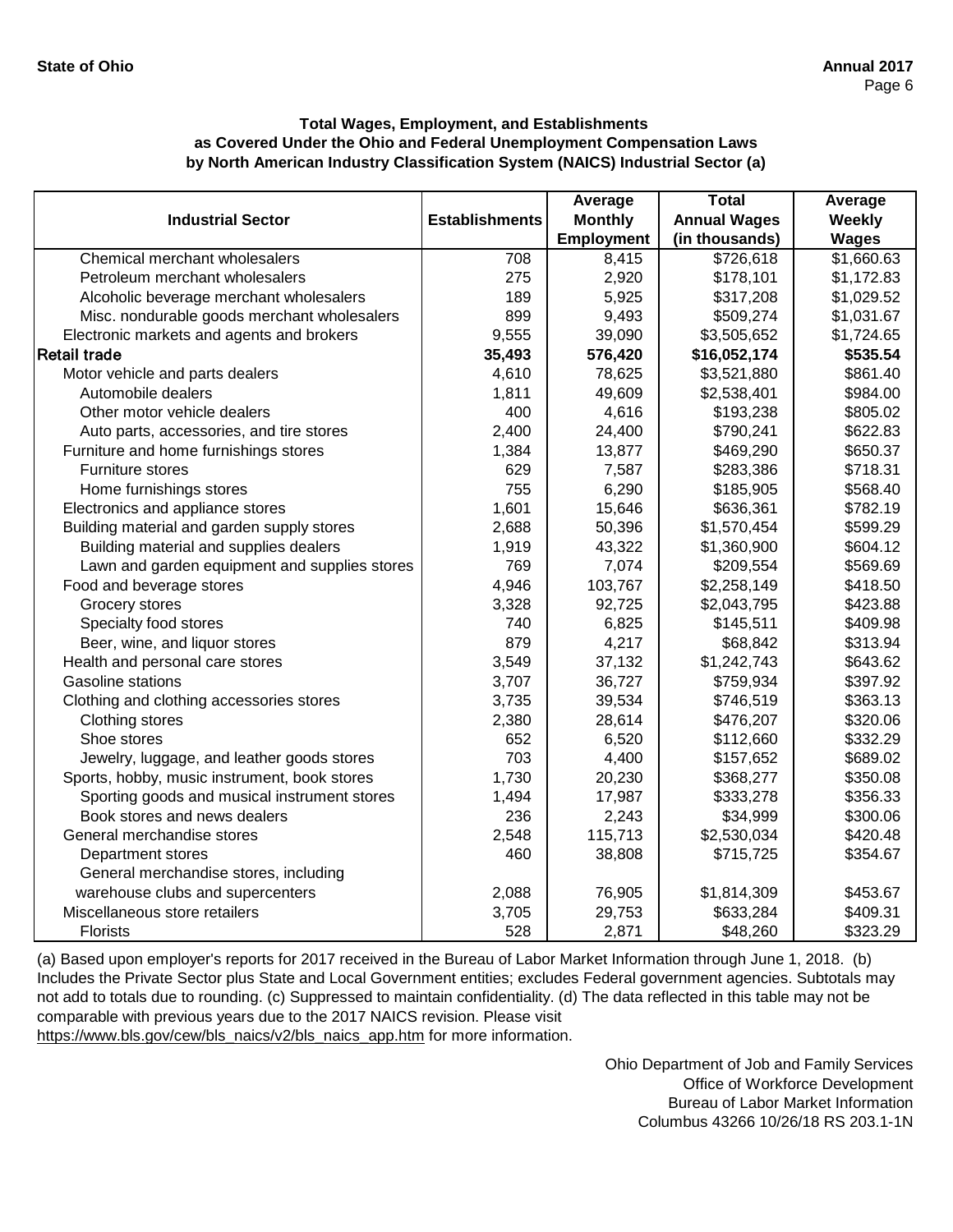|                                              |                       | Average           | <b>Total</b>        | Average       |
|----------------------------------------------|-----------------------|-------------------|---------------------|---------------|
| <b>Industrial Sector</b>                     | <b>Establishments</b> | <b>Monthly</b>    | <b>Annual Wages</b> | <b>Weekly</b> |
|                                              |                       | <b>Employment</b> | (in thousands)      | <b>Wages</b>  |
| Office supplies, stationery, and gift stores | 903                   | 8,118             | \$178,758           | \$423.44      |
| Used merchandise stores                      | 686                   | 7,676             | \$139,008           | \$348.25      |
| Other miscellaneous store retailers          | 1,588                 | 11,088            | \$267,258           | \$463.52      |
| Nonstore retailers                           | 1,293                 | 35,020            | \$1,315,249         | \$722.25      |
| Electronic shopping and mail-order houses    | 751                   | 25,334            | \$960,426           | \$729.06      |
| Vending machine operators                    | 164                   | 5,466             | \$157,919           | \$555.65      |
| Direct selling establishments                | 378                   | 4,221             | \$196,904           | \$897.15      |
| <b>Transportation and warehousing</b>        | 8,483                 | 186,606           | \$9,127,785         | \$940.67      |
| Air transportation                           | 147                   | 10,230            | \$1,042,305         | \$1,959.33    |
| Scheduled air transportation                 | 50                    | 4,173             | \$271,439           | \$1,250.79    |
| Nonscheduled air transportation              | 97                    | 6,057             | \$770,867           | \$2,447.50    |
| Rail transportation                          | 4                     | 15                | 573                 | 722.48        |
| Water transportation                         | 47                    | 668               | \$49,475            | \$1,424.13    |
| Sea, coastal, and Great Lakes transportation | 29                    | 443               | \$34,217            | \$1,484.54    |
| Inland water transportation                  | 19                    | 225               | \$15,258            | \$1,305.08    |
| Truck transportation                         | 5,059                 | 72,118            | \$3,607,765         | \$962.04      |
| General freight trucking                     | 3,364                 | 54,070            | \$2,716,710         | \$966.23      |
| Specialized freight trucking                 | 1,695                 | 18,047            | \$891,055           | \$949.48      |
| Transit and ground passenger transportation  | 454                   | 10,674            | \$254,067           | \$457.75      |
| Urban transit systems                        | 6                     | 65                | \$2,926             | \$861.15      |
| Interurban and rural bus transportation      | 7                     | 476               | \$13,598            | \$548.98      |
| Taxi and limousine service                   | 131                   | 1,469             | \$30,287            | \$396.44      |
| School and employee bus transportation       | 77                    | 4,489             | \$106,760           | \$457.37      |
| Charter bus industry                         | 34                    | 891               | \$25,184            | \$543.52      |
| Other ground passenger transportation        | 199                   | 3,283             | \$75,313            | \$441.15      |
| Pipeline transportation                      | 119                   | 1,985             | \$229,856           | \$2,226.75    |
| Pipeline transportation of crude oil         | (c)                   | (c)               | (c)                 | (c)           |
| Pipeline transportation of natural gas       | 47                    | 539               | \$53,985            | \$1,927.62    |
| Other pipeline transportation                | (c)                   | (c)               | (c)                 | (c)           |
| Scenic and sightseeing transportation        | 22                    | 213               | \$4,422             | \$398.88      |
| Scenic and sightseeing transportation, land  | 9                     | 107               | \$2,218             | \$398.88      |
| Scenic and sightseeing transportation, water | (c)                   | (c)               | (c)                 | (c)           |
| Scenic and sightseeing transportation, other | (c)                   | (c)               | (c)                 | (c)           |
| Support activities for transportation        | 1,288                 | 20,077            | \$983,868           | \$942.38      |
| Support activities for air transportation    | 204                   | 5,429             | \$264,936           | \$938.50      |

[\(a\) Based upon employer's reports for 2017 received in t](https://www.bls.gov/cew/bls_naics/v2/bls_naics_app.htm)he Bureau of Labor Market Information through June 1, 2018. (b) [Includes the Private Sector plus State and Local Governm](https://www.bls.gov/cew/bls_naics/v2/bls_naics_app.htm)ent entities; excludes Federal government agencies. Subtotals may [not add to totals due to rounding. \(c\) Suppressed to main](https://www.bls.gov/cew/bls_naics/v2/bls_naics_app.htm)tain confidentiality. (d) The data reflected in this table may not be [comparable with previous years due to the 2017 NAICS](https://www.bls.gov/cew/bls_naics/v2/bls_naics_app.htm) revision. Please visit

[https://www.bls.gov/cew/bls\\_naics/v2/bls\\_naics\\_app.htm](https://www.bls.gov/cew/bls_naics/v2/bls_naics_app.htm) for more information.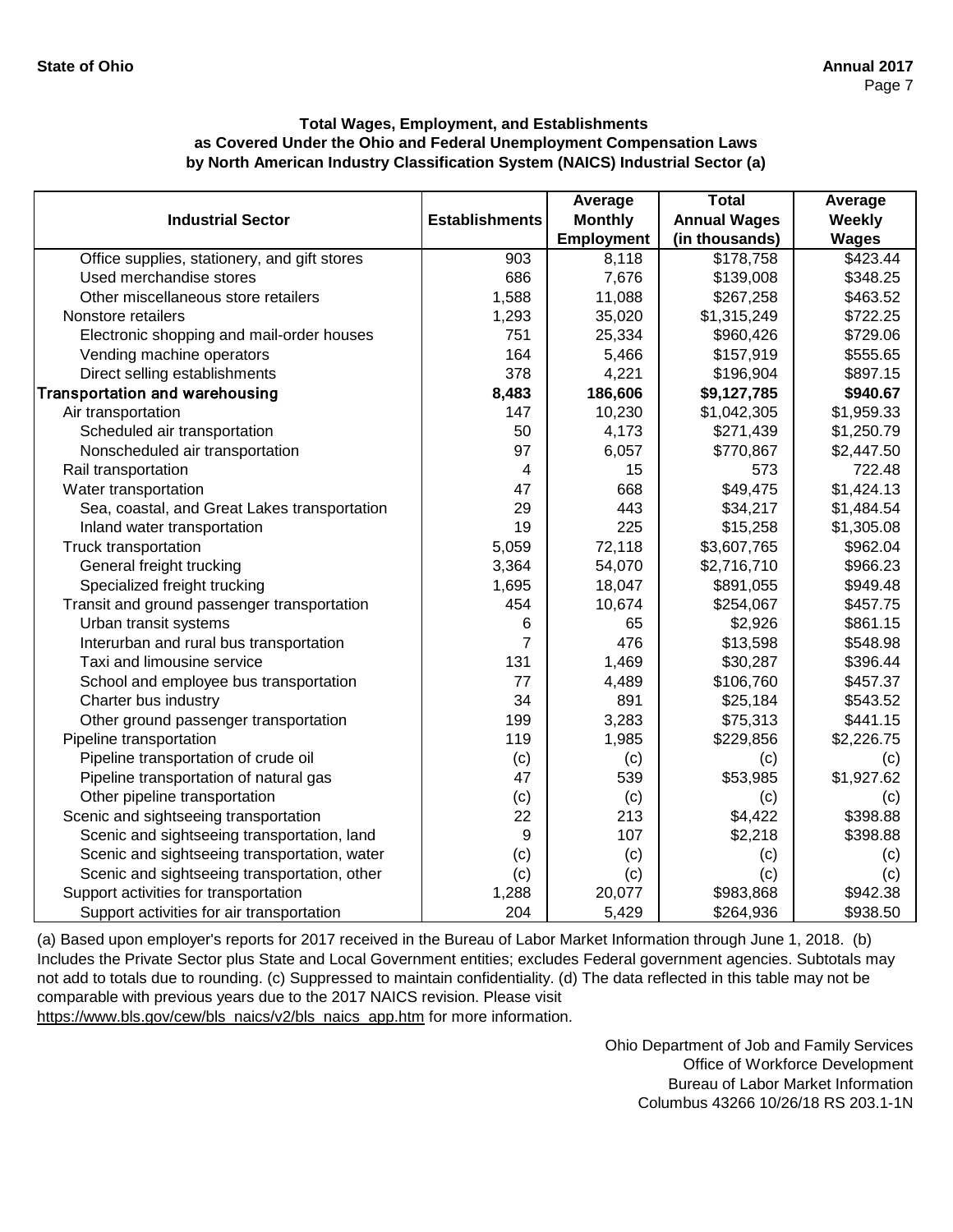|                                                |                       | Average           | <b>Total</b>        | Average      |
|------------------------------------------------|-----------------------|-------------------|---------------------|--------------|
| <b>Industrial Sector</b>                       | <b>Establishments</b> | <b>Monthly</b>    | <b>Annual Wages</b> | Weekly       |
|                                                |                       | <b>Employment</b> | (in thousands)      | <b>Wages</b> |
| Support activities for rail transportation     | 66                    | 1,456             | \$71,325            | \$942.00     |
| Support activities for water transportation    | 40                    | 835               | \$42,426            | \$977.00     |
| Support activities for road transportation     | 353                   | 3,362             | \$122,510           | \$700.81     |
| Freight transportation arrangement             | 518                   | 7,347             | \$415,978           | \$1,088.87   |
| Other support activities for transportation    | 107                   | 1,649             | \$66,693            | \$777.87     |
| Postal service                                 | 0                     | 0                 | \$0                 | \$0.00       |
| Couriers and messengers                        | 573                   | 24,148            | \$1,001,106         | \$797.25     |
| Couriers and express delivery services         | 380                   | 22,473            | \$938,079           | \$802.73     |
| Local messengers and local delivery            | 193                   | 1,675             | \$63,026            | \$723.83     |
| Warehousing and storage                        | 770                   | 46,477            | \$1,954,348         | \$808.65     |
| Information                                    | 4,456                 | 71,562            | \$4,859,885         | \$1,306.00   |
| Publishing industries (except internet)        | 1,413                 | 21,920            | \$1,546,496         | \$1,356.79   |
| Newspaper, book, and directory publishers      | 611                   | 15,315            | \$915,804           | \$1,149.94   |
| Software publishers                            | 802                   | 6,605             | \$630,692           | \$1,836.40   |
| Motion picture and sound recording industries  | 522                   | 6,359             | \$137,187           | \$414.88     |
| Motion picture and video industries            | 475                   | 6,186             | \$128,742           | \$400.25     |
| Sound recording industries                     | 47                    | 173               | \$8,446             | \$937.02     |
| Broadcasting (except internet)                 | 246                   | 6,203             | \$362,815           | \$1,124.85   |
| Radio and television broadcasting              | 231                   | 6,125             | \$360,203           | \$1,130.87   |
| Cable and other subscription programming       | 14                    | 78                | \$2,612             | \$648.15     |
| Telecommunications                             | 1,239                 | 24,086            | \$1,720,886         | \$1,374.00   |
| Wired and wireless telecommunications carriers | 953                   | 21,229            | \$1,473,530         | \$1,334.87   |
| Satellite telecommunications                   | 20                    | 76                | \$8,187             | \$2,073.90   |
| Other telecommunications                       | 267                   | 2,781             | \$239,169           | \$1,653.62   |
| Data processing, hosting and related services  | 538                   | 7,272             | \$564,516           | \$1,492.85   |
| Other information services                     | 500                   | 5,722             | \$527,985           | \$1,774.40   |
| <b>Finance and insurance</b>                   | 17,447                | 224,743           | \$17,193,341        | \$1,471.19   |
| Monetary authorities - central bank            | (c)                   | (c)               | (c)                 | (c)          |
| Credit intermediation and related activities   | 6,675                 | 96,358            | \$6,245,395         | \$1,246.44   |
| Depository credit intermediation               | 4,516                 | 59,576            | \$3,669,379         | \$1,184.46   |
| Nondepository credit intermediation            | 1,310                 | 21,275            | \$1,420,656         | \$1,284.15   |
| Activities related to credit intermediation    | 849                   | 15,507            | \$1,155,360         | \$1,432.83   |
| Securities, commodity contracts, investments   | 3,601                 | 18,532            | \$2,715,787         | \$2,818.25   |
| Securities and commodity contracts brokerage   | 1,582                 | 9,251             | \$1,552,778         | \$3,227.96   |

[\(a\) Based upon employer's reports for 2017 received in t](https://www.bls.gov/cew/bls_naics/v2/bls_naics_app.htm)he Bureau of Labor Market Information through June 1, 2018. (b) [Includes the Private Sector plus State and Local Governm](https://www.bls.gov/cew/bls_naics/v2/bls_naics_app.htm)ent entities; excludes Federal government agencies. Subtotals may [not add to totals due to rounding. \(c\) Suppressed to main](https://www.bls.gov/cew/bls_naics/v2/bls_naics_app.htm)tain confidentiality. (d) The data reflected in this table may not be [comparable with previous years due to the 2017 NAICS](https://www.bls.gov/cew/bls_naics/v2/bls_naics_app.htm) revision. Please visit [https://www.bls.gov/cew/bls\\_naics/v2/bls\\_naics\\_app.htm](https://www.bls.gov/cew/bls_naics/v2/bls_naics_app.htm) for more information.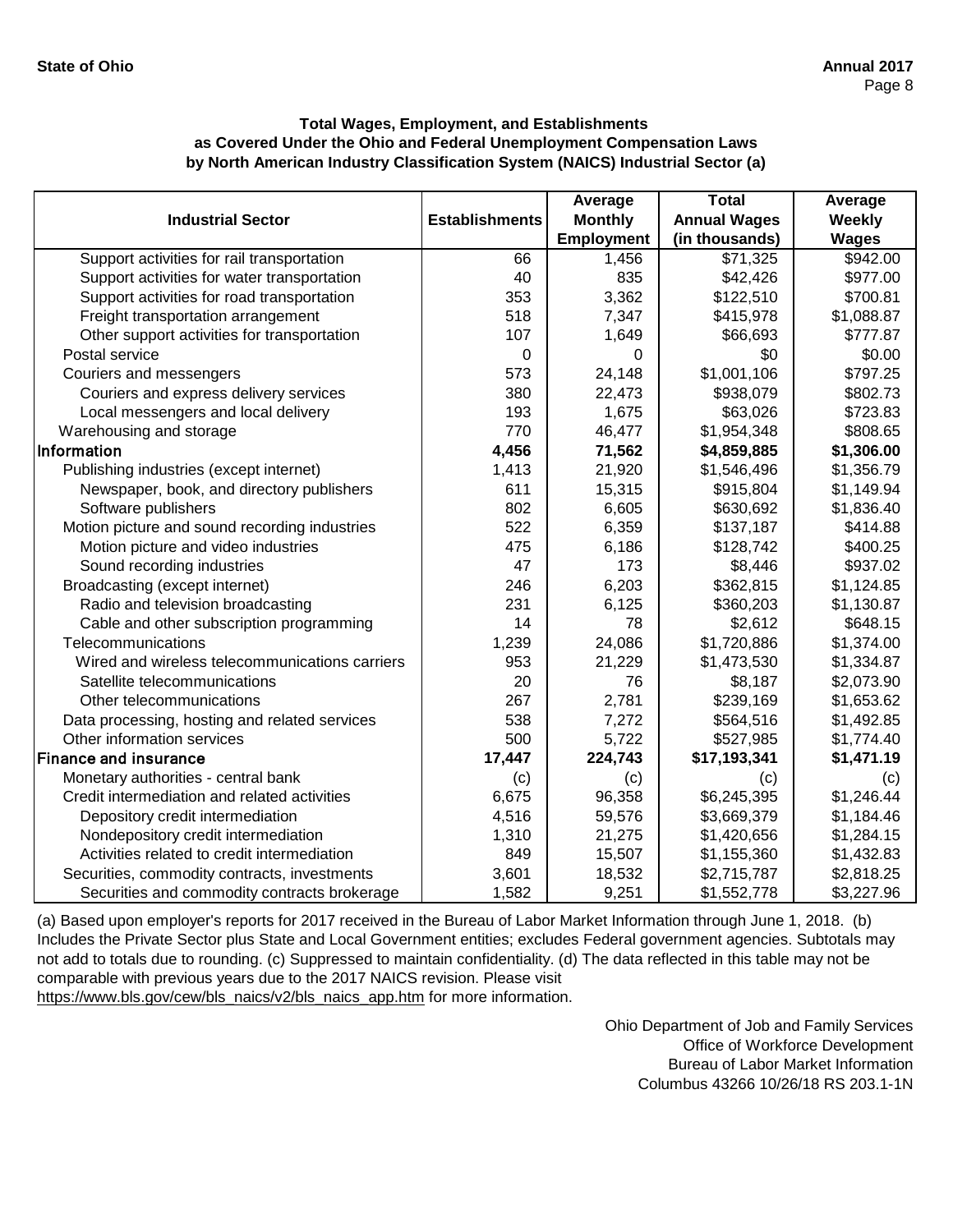|                                              |                       | Average           | <b>Total</b>        | Average      |
|----------------------------------------------|-----------------------|-------------------|---------------------|--------------|
| <b>Industrial Sector</b>                     | <b>Establishments</b> | <b>Monthly</b>    | <b>Annual Wages</b> | Weekly       |
|                                              |                       | <b>Employment</b> | (in thousands)      | <b>Wages</b> |
| Securities and commodity exchanges           | 6                     | 4                 | \$333               | \$1,478.02   |
| Other financial investment activities        | 2,014                 | 9,277             | \$1,162,676         | \$2,410.31   |
| Insurance carriers and related activities    | 7,004                 | 108,660           | \$8,105,980         | \$1,434.60   |
| Insurance carriers                           | 1,018                 | 66,537            | \$5,437,402         | \$1,571.54   |
| Insurance agencies and brokerages            | 5,986                 | 42,123            | \$2,668,578         | \$1,218.31   |
| Funds, trusts, and other financial vehicles  | (c)                   | (c)               | (c)                 | (c)          |
| Insurance and employee benefit funds         | (c)                   | (c)               | (c)                 | (c)          |
| Other investment pools and funds             | 122                   | 122               | \$15,062            | \$2,366.10   |
| Real estate and rental and leasing           | 11,090                | 63,872            | \$3,000,198         | \$903.31     |
| Real estate                                  | 8,878                 | 44,794            | \$2,153,097         | \$924.37     |
| Lessors of real estate                       | 3,310                 | 16,699            | \$706,822           | \$813.96     |
| Offices of real estate agents and brokers    | 2,334                 | 6,666             | \$371,334           | \$1,071.21   |
| Activities related to real estate            | 3,235                 | 21,428            | \$1,074,941         | \$964.73     |
| Rental and leasing services                  | 2,062                 | 18,412            | \$794,954           | \$830.33     |
| Automotive equipment rental and leasing      | 673                   | 6,993             | \$303,565           | \$834.83     |
| Consumer goods rental                        | 825                   | 5,984             | \$187,556           | \$602.81     |
| General rental centers                       | 113                   | 1,289             | \$53,555            | \$798.88     |
| Machinery and equipment rental and leasing   | 451                   | 4,146             | \$250,278           | \$1,160.88   |
| Lessors of nonfinancial intangible assets    | 150                   | 667               | \$52,147            | \$1,503.29   |
| Professional and technical services          | 32,787                | 258,311           | \$18,996,605        | \$1,414.27   |
| Professional and technical services          | 32,787                | 258,311           | \$18,996,605        | \$1,414.27   |
| Legal services                               | 5,273                 | 32,018            | \$2,265,810         | \$1,360.88   |
| Accounting and bookkeeping services          | 4,035                 | 30,853            | \$1,974,073         | \$1,230.44   |
| Architectural and engineering services       | 3,856                 | 42,082            | \$3,165,702         | \$1,446.67   |
| Specialized design services                  | 961                   | 6,914             | \$512,294           | \$1,424.87   |
| Computer systems design and related services | 8,492                 | 61,407            | \$5,347,300         | \$1,674.60   |
| Management and technical consulting services | 5,855                 | 30,874            | \$2,486,615         | \$1,548.85   |
| Scientific research and development services | 639                   | 17,141            | \$1,534,489         | \$1,721.58   |
| Advertising, PR, and related services        | 1,543                 | 13,926            | \$714,855           | \$987.17     |
| Other professional and technical services    | 2,134                 | 23,095            | \$995,468           | \$828.92     |
| Management of companies and enterprises      | 2,145                 | 141,947           | \$15,152,740        | \$2,052.87   |
| Management of companies and enterprises      | 2,145                 | 141,947           | \$15,152,740        | \$2,052.87   |
| Administrative and waste services            | 17,718                | 324,490           | \$11,107,307        | \$658.27     |
| Administrative and support services          | 16,682                | 307,874           | \$10,149,961        | \$634.00     |
| Office administrative services               | 1,566                 | 20,367            | \$1,388,750         | \$1,311.29   |

[\(a\) Based upon employer's reports for 2017 received in t](https://www.bls.gov/cew/bls_naics/v2/bls_naics_app.htm)he Bureau of Labor Market Information through June 1, 2018. (b) [Includes the Private Sector plus State and Local Governm](https://www.bls.gov/cew/bls_naics/v2/bls_naics_app.htm)ent entities; excludes Federal government agencies. Subtotals may [not add to totals due to rounding. \(c\) Suppressed to main](https://www.bls.gov/cew/bls_naics/v2/bls_naics_app.htm)tain confidentiality. (d) The data reflected in this table may not be [comparable with previous years due to the 2017 NAICS](https://www.bls.gov/cew/bls_naics/v2/bls_naics_app.htm) revision. Please visit

[https://www.bls.gov/cew/bls\\_naics/v2/bls\\_naics\\_app.htm](https://www.bls.gov/cew/bls_naics/v2/bls_naics_app.htm) for more information.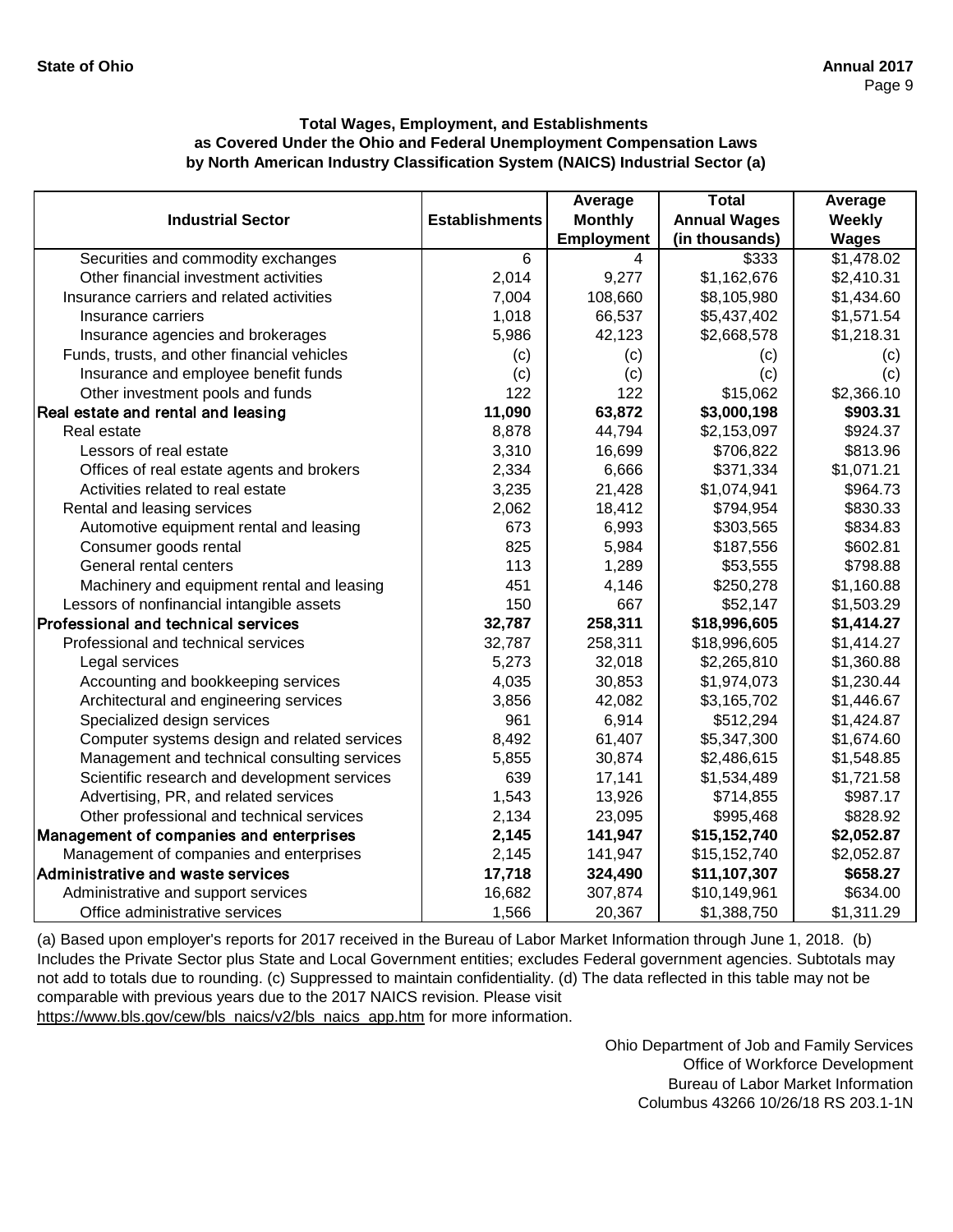|                                             |                       | Average           | <b>Total</b>        | Average      |
|---------------------------------------------|-----------------------|-------------------|---------------------|--------------|
| <b>Industrial Sector</b>                    | <b>Establishments</b> | <b>Monthly</b>    | <b>Annual Wages</b> | Weekly       |
|                                             |                       | <b>Employment</b> | (in thousands)      | <b>Wages</b> |
| Facilities support services                 | 167                   | 3,961             | \$156,197           | \$758.37     |
| <b>Employment services</b>                  | 3,640                 | 137,827           | \$4,060,888         | \$566.62     |
| <b>Business support services</b>            | 1,246                 | 35,064            | \$1,344,735         | \$737.52     |
| Travel arrangement and reservation services | 609                   | 3,471             | \$156,027           | \$864.44     |
| Investigation and security services         | 1,139                 | 24,016            | \$681,446           | \$545.67     |
| Services to buildings and dwellings         | 7,573                 | 72,380            | \$1,932,250         | \$513.38     |
| Other support services                      | 744                   | 10,789            | \$429,668           | \$765.85     |
| Waste management and remediation services   | 1,036                 | 16,616            | \$957,346           | \$1,108.02   |
| Waste collection                            | 397                   | 5,717             | \$276,229           | \$929.15     |
| Waste treatment and disposal                | 198                   | 4,827             | \$308,584           | \$1,229.40   |
| Remediation and other waste services        | 442                   | 6,072             | \$372,533           | \$1,179.94   |
| <b>Educational services</b>                 | 3,241                 | 95,767            | \$3,433,186         | \$689.40     |
| <b>Educational services</b>                 | 3,241                 | 95,767            | \$3,433,186         | \$689.40     |
| Elementary and secondary schools            | 584                   | 35,664            | \$1,063,448         | \$573.44     |
| Junior colleges                             | 53                    | 1,376             | \$49,788            | \$696.10     |
| Colleges and universities                   | 239                   | 36,179            | \$1,738,387         | \$924.02     |
| Business, computer and management training  | 322                   | 1,594             | \$86,729            | \$1,046.67   |
| Technical and trade schools                 | 329                   | 3,042             | \$124,084           | \$784.46     |
| Other schools and instruction               | 1,255                 | 10,728            | \$167,595           | \$300.42     |
| <b>Educational support services</b>         | 459                   | 7,185             | \$203,155           | \$543.75     |
| Health care and social assistance           | 30,849                | 801,476           | \$37,224,591        | \$893.17     |
| Ambulatory health care services             | 20,644                | 267,846           | \$15,685,437        | \$1,126.17   |
| Offices of physicians                       | 6,985                 | 92,161            | \$8,916,137         | \$1,860.48   |
| Offices of dentists                         | 4,011                 | 31,983            | \$1,583,168         | \$951.92     |
| Offices of other health practitioners       | 5,058                 | 32,690            | \$1,249,698         | \$735.17     |
| Outpatient care centers                     | 1,506                 | 29,981            | \$1,405,005         | \$901.23     |
| Medical and diagnostic laboratories         | 782                   | 6,332             | \$355,770           | \$1,080.50   |
| Home health care services                   | 1,872                 | 63,835            | \$1,763,670         | \$531.31     |
| Other ambulatory health care services       | 430                   | 10,864            | \$411,989           | \$729.31     |
| Hospitals                                   | 308                   | 252,021           | \$14,121,749        | \$1,077.58   |
| General medical and surgical hospitals      | 217                   | 243,538           | \$13,752,937        | \$1,085.98   |
| Psychiatric and substance abuse hospitals   | 34                    | 3,254             | \$126,451           | \$747.40     |
| Other hospitals                             | 58                    | 5,230             | \$242,361           | \$891.25     |
| Nursing and residential care facilities     | 3,785                 | 168,914           | \$4,684,532         | \$533.33     |
| Nursing care facilities, skilled nursing    | 1,051                 | 95,518            | \$2,792,921         | \$562.31     |

[\(a\) Based upon employer's reports for 2017 received in the](https://www.bls.gov/cew/bls_naics/v2/bls_naics_app.htm) Bureau of Labor Market Information through June 1, 2018. (b) [Includes the Private Sector plus State and Local Governme](https://www.bls.gov/cew/bls_naics/v2/bls_naics_app.htm)nt entities; excludes Federal government agencies. Subtotals may not [add to totals due to rounding. \(c\) Suppressed to maintain c](https://www.bls.gov/cew/bls_naics/v2/bls_naics_app.htm)onfidentiality. (d) The data reflected in this table may not be [comparable with previous years due to the 2017 NAICS re](https://www.bls.gov/cew/bls_naics/v2/bls_naics_app.htm)vision. Please visit [https://www.bls.gov/cew/bls\\_naics/v2/bls\\_naics\\_app.htm fo](https://www.bls.gov/cew/bls_naics/v2/bls_naics_app.htm)r more information.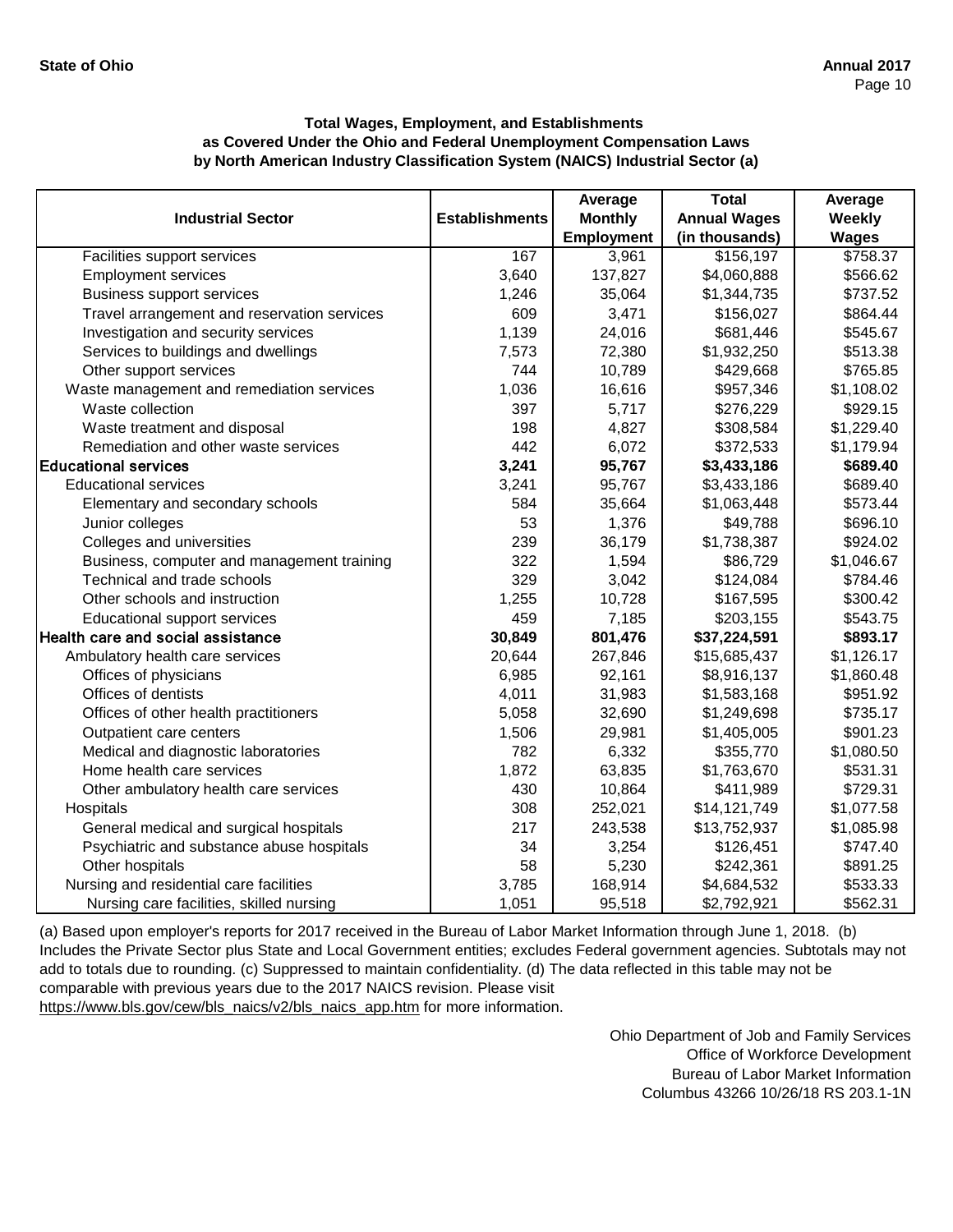|                                               |                       | Average           | <b>Total</b>        | Average      |
|-----------------------------------------------|-----------------------|-------------------|---------------------|--------------|
| <b>Industrial Sector</b>                      | <b>Establishments</b> | <b>Monthly</b>    | <b>Annual Wages</b> | Weekly       |
|                                               |                       | <b>Employment</b> | (in thousands)      | <b>Wages</b> |
| Residential mental health facilities          | 1,779                 | 31,576            | \$794,441           | \$483.83     |
| Continuing care, assisted living facilities   | 727                   | 37,115            | \$955,934           | \$495.31     |
| Other residential care facilities             | 227                   | 4,704             | \$141,237           | \$577.37     |
| Social assistance                             | 6,112                 | 112,696           | \$2,732,872         | \$466.35     |
| Individual and family services                | 2,875                 | 61,333            | \$1,585,998         | \$497.29     |
| Emergency and other relief services           | 396                   | 6,407             | \$213,560           | \$641.00     |
| Vocational rehabilitation services            | 291                   | 11,427            | \$251,390           | \$423.06     |
| Child day care services                       | 2,551                 | 33,528            | \$681,924           | \$391.13     |
| Arts, entertainment, and recreation           | 3,919                 | 79,413            | \$2,708,463         | \$655.88     |
| Performing arts and spectator sports          | 941                   | 14,725            | \$1,373,839         | \$1,794.21   |
| Performing arts companies                     | 172                   | 2,820             | \$112,018           | \$764.00     |
| Spectator sports                              | 146                   | 4,907             | \$897,018           | \$3,515.27   |
| Promoters of performing arts and sports       | 290                   | 5,711             | \$311,182           | \$1,047.90   |
| Agents and managers for public figures        | 54                    | 143               | \$7,994             | \$1,077.58   |
| Independent artists, writers, and performers  | 279                   | 1,145             | \$45,627            | \$766.50     |
| Museums, historical sites, zoos, and parks    | 196                   | 7,496             | \$218,106           | \$559.54     |
| Amusements, gambling, and recreation          | 2,782                 | 57,192            | \$1,116,517         | \$375.42     |
| Amusement parks and arcades                   | 120                   | 6,199             | \$126,671           | \$392.94     |
| Gambling industries                           | 52                    | 7,891             | \$267,136           | \$650.98     |
| Other amusement and recreation industries     | 2,610                 | 43,102            | \$722,711           | \$322.46     |
| <b>Accommodation and food services</b>        | 24,299                | 480,843           | \$7,855,502         | \$314.17     |
| Accommodation                                 | 1,799                 | 37,996            | \$827,795           | \$418.96     |
| Traveler accommodation                        | 1,546                 | 36,006            | \$789,708           | \$421.79     |
| RV parks and recreational camps               | 215                   | 1,723             | \$32,868            | \$366.81     |
| Rooming and boarding houses                   | 39                    | 268               | \$5,218             | \$375.04     |
| Food services and drinking places             | 22,499                | 442,847           | \$7,027,707         | \$305.17     |
| Special food services                         | 1,370                 | 18,662            | \$402,774           | \$415.06     |
| Drinking places (alcoholic beverages)         | 2,140                 | 15,143            | \$225,778           | \$286.73     |
| Restaurants and other eating places           | 18,989                | 409,042           | \$6,399,155         | \$300.85     |
| Other services (except public administration) | 23,986                | 155,718           | \$5,153,522         | \$636.45     |
| Repair and maintenance                        | 7,857                 | 47,360            | \$2,240,093         | \$909.60     |
| Automotive repair and maintenance             | 5,751                 | 32,433            | \$1,239,672         | \$735.04     |
| Electronic equipment repair and maintenance   | 487                   | 3,238             | \$202,882           | \$1,205.10   |
| Commercial machinery repair and maintenance   | 1,072                 | 9,427             | \$719,462           | \$1,467.71   |

[\(a\) Based upon employer's reports for 2017 received in t](https://www.bls.gov/cew/bls_naics/v2/bls_naics_app.htm)he Bureau of Labor Market Information through June 1, 2018. (b) [Includes the Private Sector plus State and Local Governm](https://www.bls.gov/cew/bls_naics/v2/bls_naics_app.htm)ent entities; excludes Federal government agencies. Subtotals may [not add to totals due to rounding. \(c\) Suppressed to main](https://www.bls.gov/cew/bls_naics/v2/bls_naics_app.htm)tain confidentiality. (d) The data reflected in this table may not be [comparable with previous years due to the 2017 NAICS](https://www.bls.gov/cew/bls_naics/v2/bls_naics_app.htm) revision. Please visit

[https://www.bls.gov/cew/bls\\_naics/v2/bls\\_naics\\_app.htm](https://www.bls.gov/cew/bls_naics/v2/bls_naics_app.htm) for more information.